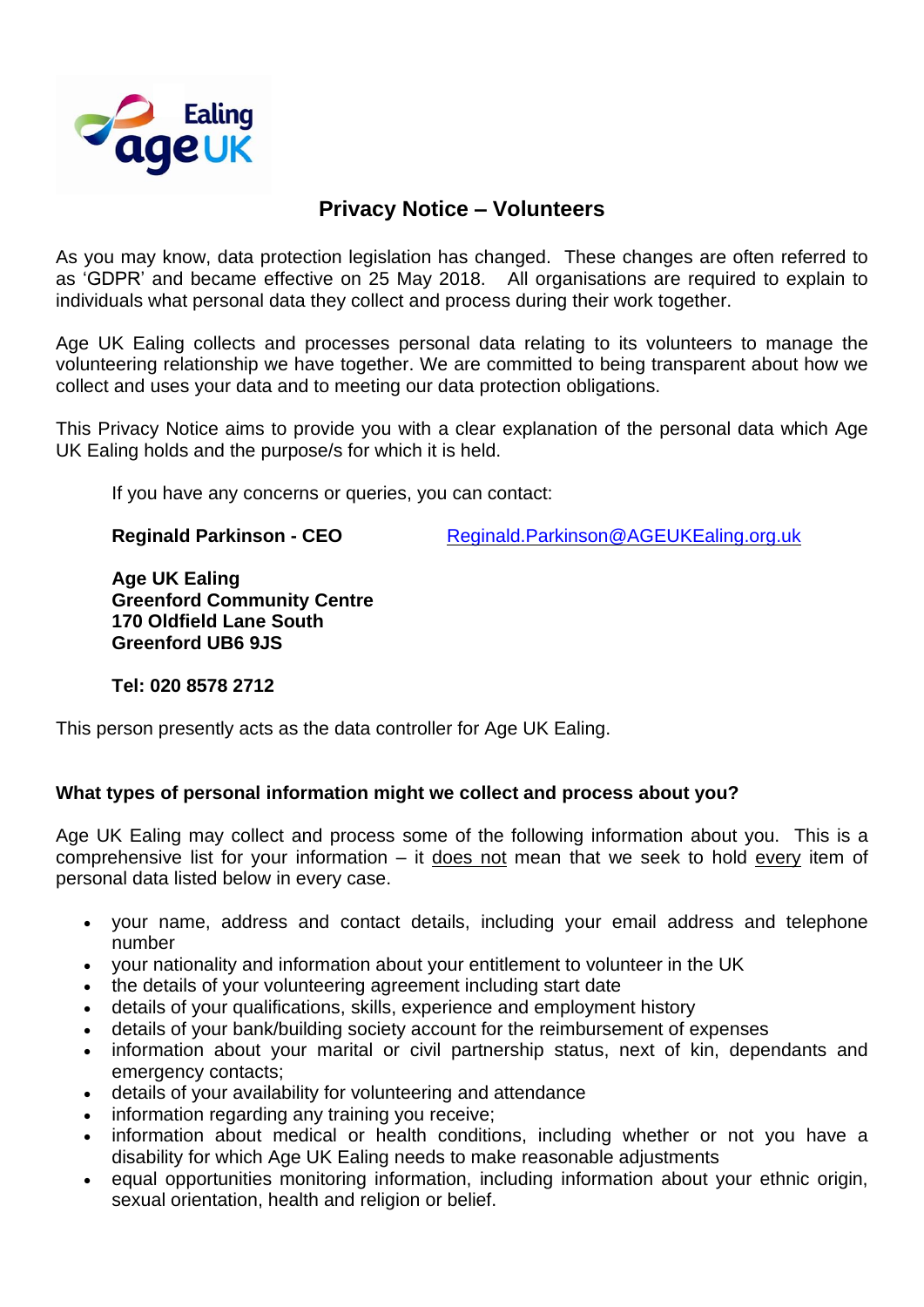Age UK Ealing may collect this information in a variety of ways. For example, data might be collected through our volunteer application forms, CVs or resumes; obtained from your passport or other identity documents such as your driving licence; from forms completed by you at the start of or during volunteering (such as bank/building society account forms); from correspondence with you; or through interviews, meetings or other assessments.

In some cases, we may collect personal data about you from third parties, such as references from previous employers or organisations who have engaged you as a volunteer, and information from the criminal records checks (such as Disclosure and Barring Service checks) permitted by law.

Data will be stored in a range of different places, including in your volunteering file, and in other IT systems (including our email system).

# **Why does Age UK Ealing process personal data?**

Your personal data will be processed to enable us to enter a volunteer agreement with you and to co-ordinate and manage the volunteering work that you undertake for us.

Age UK Ealing also needs to process data to ensure that it is complying with its legal obligations, for example to comply with health and safety laws.

In other cases, Age UK Ealing may have a legitimate interest in processing personal data before, during and after the end of the volunteering relationship.

Processing volunteer data allows us to:

- run volunteer recruitment and appointment processes;
- maintain accurate and up-to-date volunteer records and contact details (including details of who to contact in the event of an emergency);
- obtain appropriate legal or HR advice, to ensure that we interpret and comply with our duties in relation to legislation and our own policies, processes and procedures in a fair and reasonable manner;
- obtain occupational health advice, to ensure that we comply with duties in relation to individuals with disabilities, and meet our obligations under health and safety law;
- ensure that volunteers are receiving appropriate reimbursement of expenses;
- ensure effective general business administration;
- respond to and defend against any legal claims; and
- maintain and promote equality in the workplace.

Some special categories of personal data, such as information about health or medical conditions, are processed to carry out legal obligations or for the purposes of equal opportunities monitoring.

We do not need your consent if we use special categories of personal data in order to carry out our legal obligations. In some circumstances however we may ask for your consent to allow us to process certain particularly sensitive data. In these circumstances we will provide you with sufficient information about how your data will be used for you to make a choice about whether to provide your consent. You will have full control over your decision to give or withhold consent, and there will be no consequences where consent is withheld. Consent, once given, may be withdrawn at any time, with no consequences.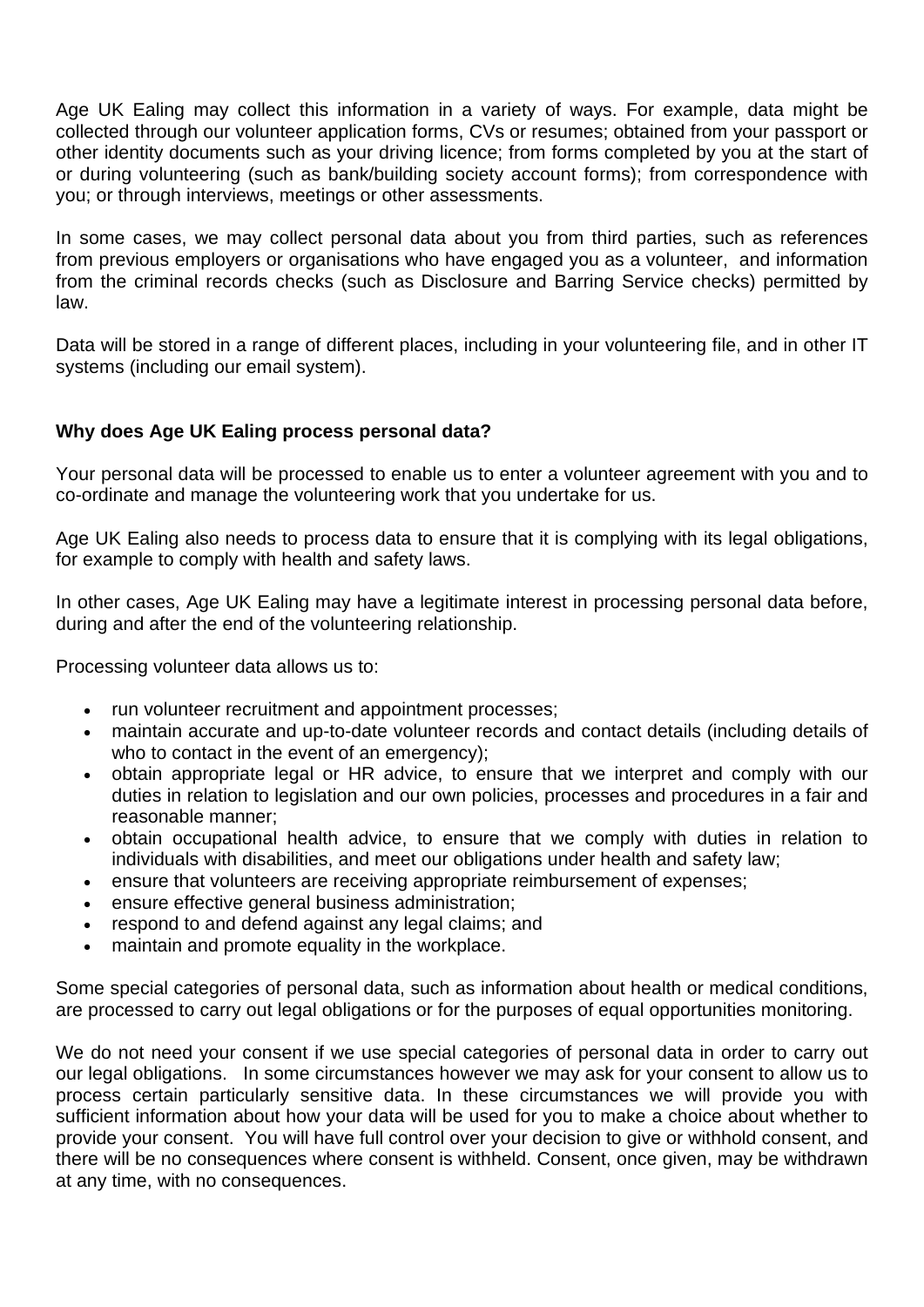#### **Who has access to your data?**

Your data will be shared with colleagues within Age UK Ealing where it is necessary for them to undertake their duties. An example of this would be sharing with your manager for the purposes of supervision and supporting you.

Age UK Ealing may share your data with third parties in order to obtain references from other organisations and obtain necessary criminal records checks from the Disclosure and Barring Service ('DBS').

We may also share your data with third parties that process data on our behalf in connection with HR services and the provision of occupational health services. These arrangements are also governed by a duty of confidentiality.

Age UK Ealing will not share your data with third parties for any other purpose without your express consent.

We will not transfer your data to countries outside the European Economic Area.

## **How does Age UK Ealing protect data?**

Age UK Ealing strives to take the security of your data seriously. We are working to implement internal policies and controls to try to ensure that your data is not lost, accidentally destroyed, misused or disclosed, and are not accessed except by our employees in the performance of their duties.

Where we engage third parties to process personal data on our behalf, we will be ensuring that they do so, on the basis of written instructions, are under a duty of confidentiality and are obliged to implement appropriate technical and organisational measures to ensure the security of your data.

## **For how long does Age UK Ealing keep data?**

In line with data protection principles, we only keep your data for as long as we need it for, which will be at least for the duration of your volunteering with us.

In some cases, we will keep your data for a period after your volunteering relationship has ended. Retention periods can vary depending on why we need your data. This may be determined by law or by appropriate business practice.

#### **Automated decision-making**

We do not make volunteering recruitment decisions on the basis of automated decision-making.

#### **Your rights**

As a data subject, you have a number of rights, which have been strengthened under the new 'GDPR' legislation. These are:

- the right to be informed. This means that we must tell you how we use your data, and this is the purpose of this privacy notice.
- the right of access. You have the right to access the data that we hold on you and to receive a copy of your data and information about where it was sourced. To do so, you can make what is known as a subject access request. You can contact Age UK's Data Controller at the address above if you wish to do this.